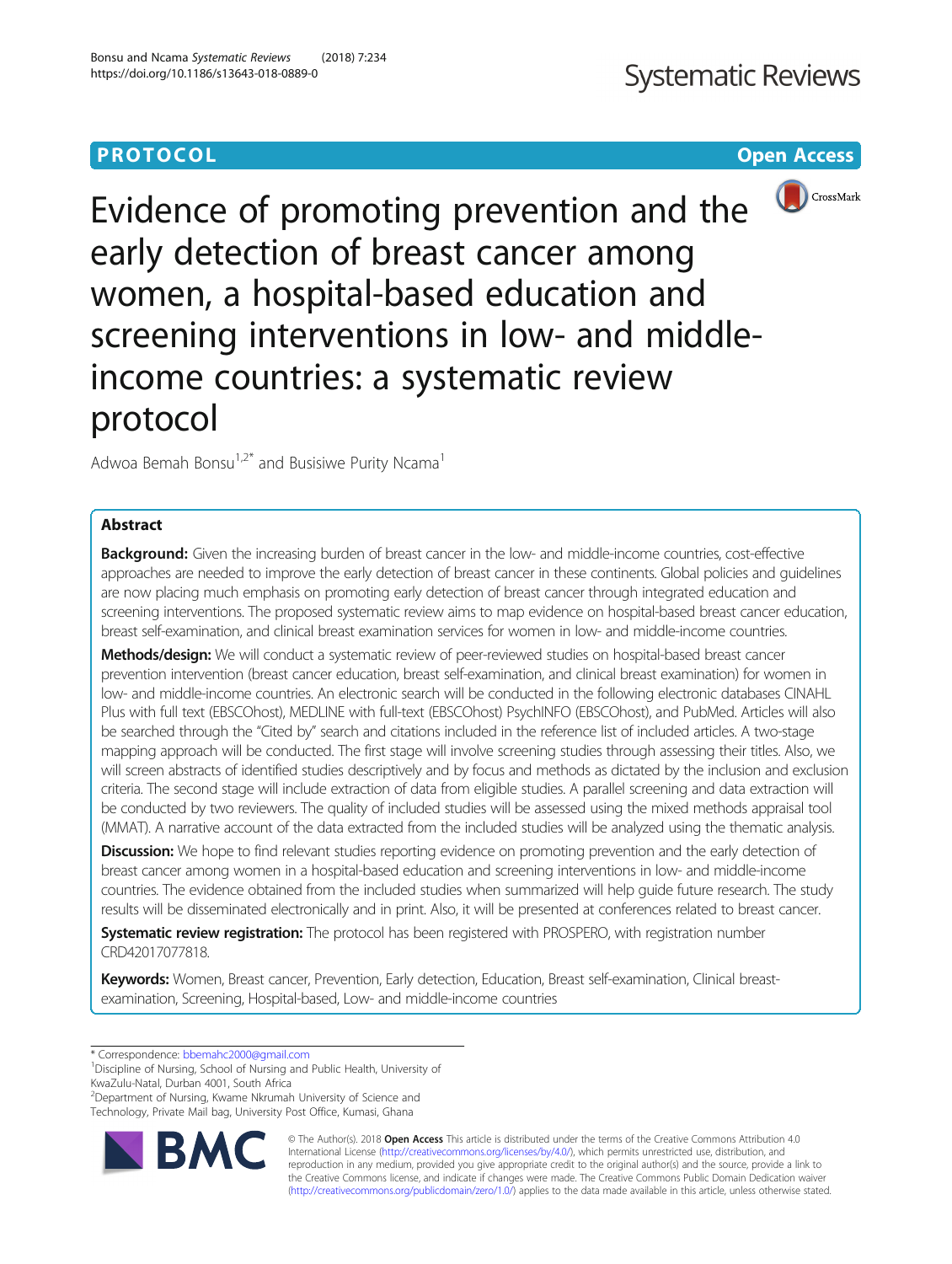### Background

Breast cancer (BC) is a malignant growth in any part of the breast and the most common diagnosed cancer among women worldwide  $[1, 2]$  $[1, 2]$  $[1, 2]$  $[1, 2]$ . Evidence projects that over 19.5 million new cases of BC will be diagnosed among women globally by the year 2024, of which 55% will occur in low- and middle-income countries (LMICs) [[3\]](#page-6-0). Studies confirm that the majority of women with BC in most LMICs (50–80%) report with metastatic disease due to several factors such as inadequate knowledge on BC and socio-cultural influence on BC  $[4, 5]$  $[4, 5]$  $[4, 5]$  $[4, 5]$ ; resulting in increasing death rate in these communities. As such, the impact of BC on women, their families and LMICs economy and its resources are substantial, calling for an immediate control and prevention interventions.

Global policies and guidelines suggest prevention as the important priority and the cost-effective approach to curb the world's burden of BC; especially, in LMICs where inadequate trained oncology health personnel, poor infrastructure, and economical and geographical barriers to BC treatment exist [\[4](#page-6-0), [6](#page-6-0)–[9](#page-6-0)]. World Health Organization [[10](#page-6-0)] recommends screening and early detection as the two main components of cancer prevention/control for countries with high prevalence and mortality rates of cancer as well as late presentation of most curable cancers [\[10\]](#page-6-0). The use of active interventions such as breast cancer education (BCE), breast self-examination (BSE), and clinical breast examination (CBE) has shown to decrease the incidence, late presentation, and death rates of BC among women [[11](#page-6-0), [12](#page-6-0)]. Hence, BCE, BSE, and CBE seem the effective prevention/control and early detection measures for BC in limited resource countries [\[6](#page-6-0), [12](#page-6-0)–[14\]](#page-6-0).

CBE and BSE have been strongly endorsed by oncology experts such as the Breast Global Health initiative (BGHI) for LMIC communities due to its contribution to early detection of BC and cost effectiveness [[15\]](#page-6-0). A number of studies suggest that at least BSE improves women literacy and practices on breast in a relatively short time while effective CBE leads to early detection of BC [\[16](#page-6-0)–[18](#page-6-0)]. While the benefit of various interventions on BC prevention/control and early detection for women in most developed countries are well documented [\[11,](#page-6-0) [12\]](#page-6-0), research that documents such prevention interventions or enhances early detection of BC for women in LMICs appears scant. An intervention is considered as a blend of strategic designed program such as educational program and health promotion campaign intended to alter behavior and influence knowledge, beliefs, and attitudes of individuals or improve health status among individuals or an entire population which may be implemented in varied settings [[19](#page-6-0)]. Though there are numerous BC prevention interventions, in this review, BC prevention intervention will refer to the use of hospital-based BCE, BSE, and CBE services. For this review, BC prevention and early detection interventions will be explored through the practice of BSE among healthy women with no evidence of malignancy and availability of hospital-based BCE, and CBE services for healthy women with no evidence of cancer in LMICs.

The existing literature indicates that there is a need to adapt effective strategy such as BCE and breast screening that could enhance BC prevention and early detection  $[6, 12-14]$  $[6, 12-14]$  $[6, 12-14]$  $[6, 12-14]$  $[6, 12-14]$  $[6, 12-14]$  $[6, 12-14]$ . This may significantly reduce incidence and mortality rates associated with BC, facilitate early diagnosis of BC before metastasis, and improve survival of women with BC in LMICs. This is a systematic review protocol. The rationale of this systematic review will therefore be to map evidence of literature on hospital/ clinic-based BC prevention and early detection interventions with focus on BCE, BSE, and CBE services for healthy women with no evidence of malignancy in LMICs. The objectives of this systematic review will be as follows:

To review evidence of published literature on existing hospital-based intervention:

To raise women awareness regarding risk factors and early warning signs of breast cancer (e.g., lump in breast)

On BSE practice among healthy women with undetected cancer but, as yet, do not exhibit any symptoms

CBE service for women

The findings from this study will enable the researchers to examine the extent, range, and nature of research activities on hospital-based BC prevention intervention regarding BCE, BSE, and CBE services for women in LMICs. Additionally, the findings will enable the researchers to identify the existing BC prevention models and interventions that improve BC prevention and early detection among women in LMICs.

### Methods/design

### Systematic review

We will carry out a systematic review of peer-reviewed literature on hospital-based BC prevention intervention for women in LMICs. A systematic review method was selected as it enhances the mapping of new concepts, types of evidence and gaps related. For the proposed review, we will be guided by preferred reporting items for systematic review and meta-analysis protocols (PRIS-MA-P) [\[20](#page-6-0)]. The framework includes (i) identifying the research question; (ii) identifying the relevant studies; (iii) selecting of studies; (iv) charting the data; and (v) collating, summarizing, and reporting results.

#### Identifying the research question

The main research question is what is known from the existing literature about BC prevention and early detection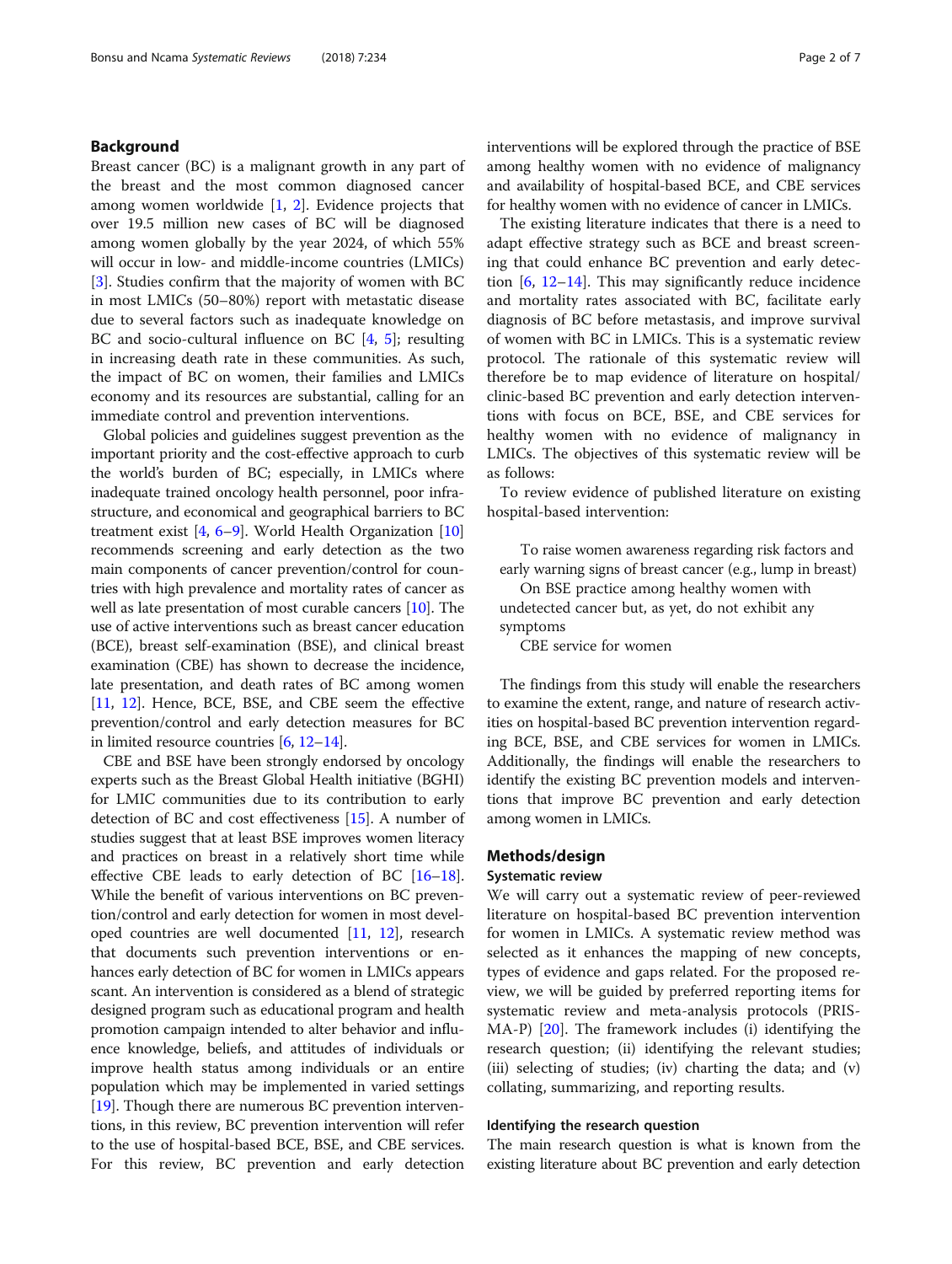interventions for women in LMICs? The sub-research questions are as follows:

- 1. What are the existing hospital/clinic-based models for BC prevention and early detection services in LMICs?
- 2. What are the available hospital/clinic- based interventions for BCE, BSE and CBE services for women in LMICs?

### Eligibility of research question

The study will use an amended PICOS (Population, Intervention, Comparison, Outcomes and Study setting) framework to determine the eligibility of the research question as shown in Table 1 below.

### Identifying relevant studies

Primary studies that have a clear empirical base using qualitative, quantitative, and mixed methods published in peer-reviewed journals as well as in gray literature that address the research question will be included. All study designs will be included. An electronic search will be conducted in the following electronic databases CINAHL Plus with full text (EBSCOhost), MEDLINE with full-text (EBSCOhost) PsychINFO (EBSCOhost) and PubMed. Studies will be identified by searching literature that was published in any language from inception. The search terms will be related to women, BC, health care setting, and prevention/early detection intervention. The search strategy will be modified when necessary to suit syntax requirements. Database-specific thesaurus terms (e.g., MeSH terms) as well as free-text terms will be used to search articles. We will implement our search on databases relevant to LMICs that have

Table 1 PICOS framework for determination of eligibility of review question

| Criteria      | Determinants                                                                                                                               |
|---------------|--------------------------------------------------------------------------------------------------------------------------------------------|
| Population    | The population of this study will be healthy<br>women with no evidence of malignancy<br>accessing a BCE or screening intervention          |
| Intervention  | Patient-focused BCE and raising awareness<br>over risk factors, early BC signs and symptoms,<br>BC screening, and/or detection among women |
| Comparison    | None                                                                                                                                       |
| Outcomes      | • Increased knowledge on BC                                                                                                                |
|               | • Practice BSF                                                                                                                             |
|               | • Access CBE services                                                                                                                      |
|               | • Early detection of BC                                                                                                                    |
|               | • Reduced incidence of BC                                                                                                                  |
| Study setting | LMICs; within a health care facility<br>(hospital/clinic)                                                                                  |

been put together in a collaborative effort by Cochrane Groups. To limit our database topic search to studies related to LMICs, a LMICs filter, based on the World Bank classification country list of low-income economies and lower middle-income economies will be employed in proposed databases to retrieve relevant studies. After searching, the studies will be screened against the inclusion and exclusion criteria. Articles will also be searched through the "Cited by" search, and citations included in the reference list of included articles will also be hand searched to identify relevant studies. We used the preferred reporting items for systematic review and meta-analysis protocols (PRISMA-P) as a guide to develop the protocol. Also, the PRISMA-P checklist has been completed to enhance the quality of the protocol [[20](#page-6-0)]. The study protocol has been registered with PROSPERO, with registration number CRD42017077818.

### Study selection

The eligibility criteria were developed to ensure that studies included contain the specific information needed to address the research question on the BC prevention and early detection interventions for women in LMICs.

### **Eligibility**

### Inclusion criteria

Studies meeting the following criteria will be included:

- Setting: studies conducted in LMICs within a health care facility. (In this review, health care facility is defined as health care that is based in hospital or clinic).
- Population: healthy women with no evidence of malignancy accessing a BCE or screening intervention.
- All study types will be included.
- Published studies from inception to date.
- Patient-focused BCE and raising awareness over risk factors, early BC signs and symptoms, BC screening, and/or detection among healthy women.
- Outcome: study outcomes will be conceptualized in accordance with the four category frameworks proposed by Harderman and colleagues [[23](#page-6-0)]. This include determinant of behavior (e.g., increased women knowledge), behavioral outcome (e.g., BSE practice and accessing CBE services), physiological and biochemical outcomes (identification of women with pre-malignant disease), and health outcomes (incidence rates and stage of BC presentation).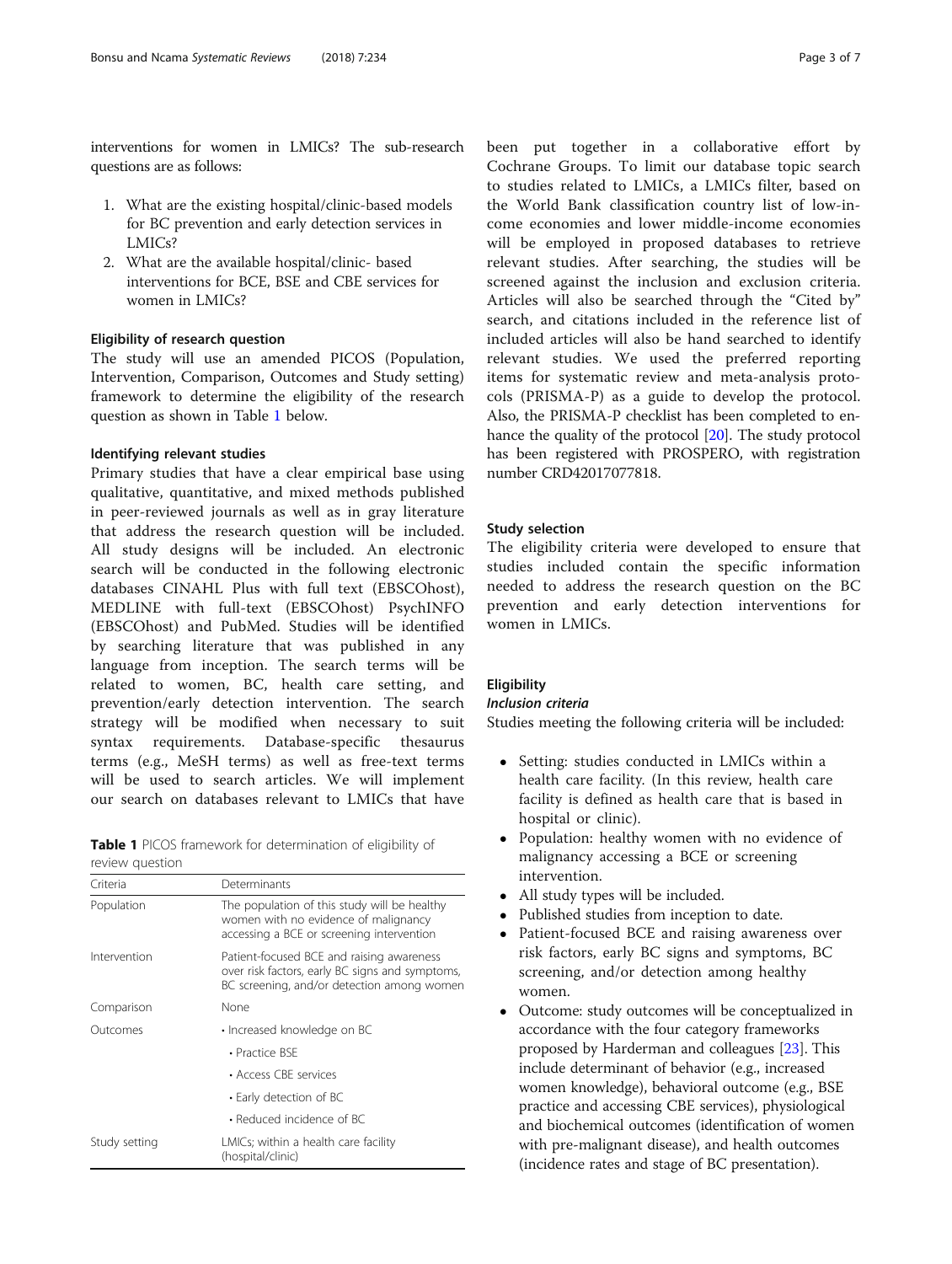### Exclusion criteria

Studies will be excluded if they meet the following characteristics:

- Interventions that solely sought to educate health care professionals on BC awareness or did not specifically include healthy women will be excluded.
- Interventions that solely sought to educate women diagnosed with breast cancer will be excluded.
- Studies that report on community-based interventions will be excluded.
- Studies that will be reported as abstract will be excluded from the review.

The search strategies will be piloted to check the appropriateness of the selected databases and key words. Articles will be searched from the databases by one reviewer who will export all eligible studies into EndNote X7.0.2 reference management software. EndNote X7.0.2 program will be used to check for duplication of articles and to delete the duplicated articles. The reviewer will share the Endnote library with the second reviewer after a comprehensive title screening guided by the criteria for eligibility. Table 2 below illustrates how the electronic data search will be recorded.

Abstracts and full articles of the included studies will be independently screened for eligibility by two reviewers to identify study analysis and assessment. Where there is no agreement between the two reviewers, the studies will be passed on to a third reviewer for consideration. We will seek for help from the University of KwaZulu-Natal (UKZN) library services for articles that are difficult to access. We will also write to the authors to ask for papers in cases of difficult to find articles. Table 3 below presents the results of the pilot search.

The study selection procedure will also be summarized using a PRISMA chart as indicated in Fig. [1](#page-4-0) below.

### Charting the data

An analytical method will be employed by two reviewers to extract the background information and process-oriented information of each included study. A data charting form will be developed using Google forms. The variables and themes to include in answering the question will be determined as indicated in Table [4](#page-5-0). The data charting form will be

Table 2 Electronic search record

| Date<br>Keyword search | Search<br>engine used | Number of<br>publication<br>retrieved | Number of<br>publication after<br>title screening |
|------------------------|-----------------------|---------------------------------------|---------------------------------------------------|
|------------------------|-----------------------|---------------------------------------|---------------------------------------------------|

### Table 3 Results of the pilot database search

| Keyword<br>search                                                                                                                                                                                                                                                                                                                                                                                                                                                                                                                                                                                                                       | Date of<br>search            | Search<br>engine<br>used | Number of<br>publications<br>retrieved |
|-----------------------------------------------------------------------------------------------------------------------------------------------------------------------------------------------------------------------------------------------------------------------------------------------------------------------------------------------------------------------------------------------------------------------------------------------------------------------------------------------------------------------------------------------------------------------------------------------------------------------------------------|------------------------------|--------------------------|----------------------------------------|
| (((("Breast Neoplasms"[Mesh]))<br>AND women) AND ((low and<br>middle income countries))))<br>AND (((((((((symptoms) OR warning<br>signs) OR detect*) OR diagnos*)<br>OR health promotion) OR prevent*))<br>OR intervention*)) AND<br>(((((((((((((((((((((qeneral practitioner*)))))<br>OR oncologist) OR physician<br>assistant) OR physician assisstant)<br>OR physician) OR clinician) OR<br>doctor) OR nurse assistant) OR<br>OR "midwifery"[All Fields] OR<br>"midwife"[All Fields])) OR midwife)<br>OR nurse) OR breast clinic) OR<br>palliative care clinic) OR oncology<br>clinic) OR clinic) OR<br>health centre) OR hospital) | September PubMed<br>23, 2017 |                          | 31                                     |

constantly updated. Differences in data extracted will be resolved through discussion among the reviewers and if consensus is not reach, the project lead will be consulted.

### Collating, summarizing, and reporting of results

The aim of this study is to map the existing evidence and to summarize the findings as presented across studies. A narrative account of the data extracted from the included studies will be analyzed using the thematic analysis. Data will be extracted and described around the following outcomes: determinant of behavior (e.g., increased women knowledge), behavioral outcome (e.g., BSE practice and accessing CBE services), physiological and biochemical outcomes (identification of women with pre-malignant disease), and health outcomes (incidence rates and stage of BC). Emerging themes will also be coded. NVIVO software version 10 will be utilized collectively to code the data from the included studies based on the above categories [[21\]](#page-6-0). The below process will be followed:

- Coding data from the included articles
- Categorizing the codes into major themes
- Displaying the data
- Identifying key patterns in the data and identify subthemes
- Summarizing

### Synthesis

We will use the resulting themes and assess their relationship to the research question. The reviewers will also analyze the meanings of the findings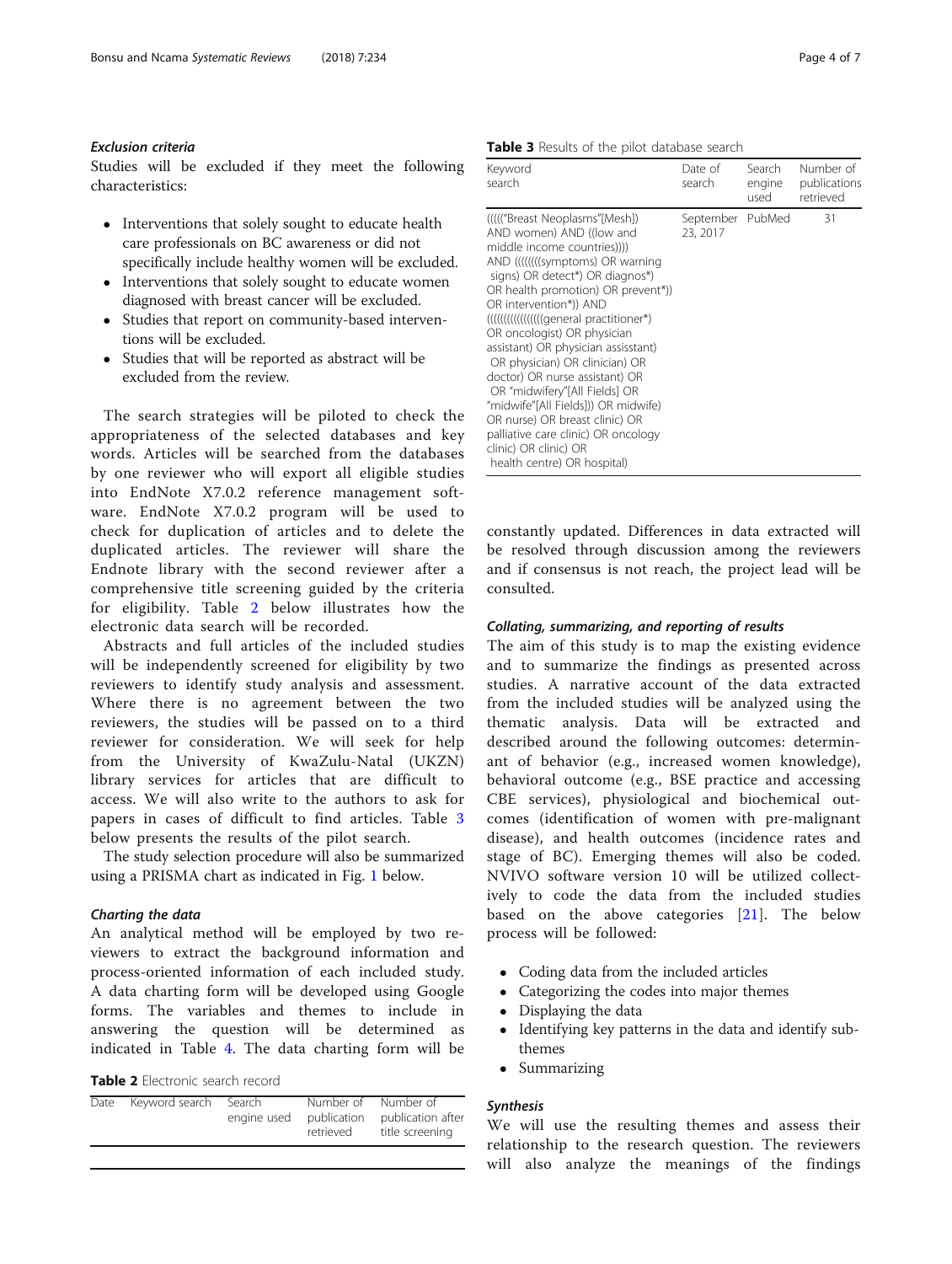<span id="page-4-0"></span>

relative to the aim of the study and the significance of these results for future research, policy, and practice.

### Quality appraisal

Quality appraisal is a priority in systematic reviews or part of the systematic review methodology [\[20](#page-6-0)]. To enhance the methodological quality of this review, the quality of the studies will be assessed through study appraisal employing the mixed method appraisal tool (MMAT)-Version 2011 [[22](#page-6-0)]. The tool will be used to assess the appropriateness of the aim of the study, adequacy and methodology, study design, participant recruitment, data collection, data analysis, presentation of findings, authors' discussions, and conclusions. This will help in the determination of the quality of the articles using the aforementioned domains.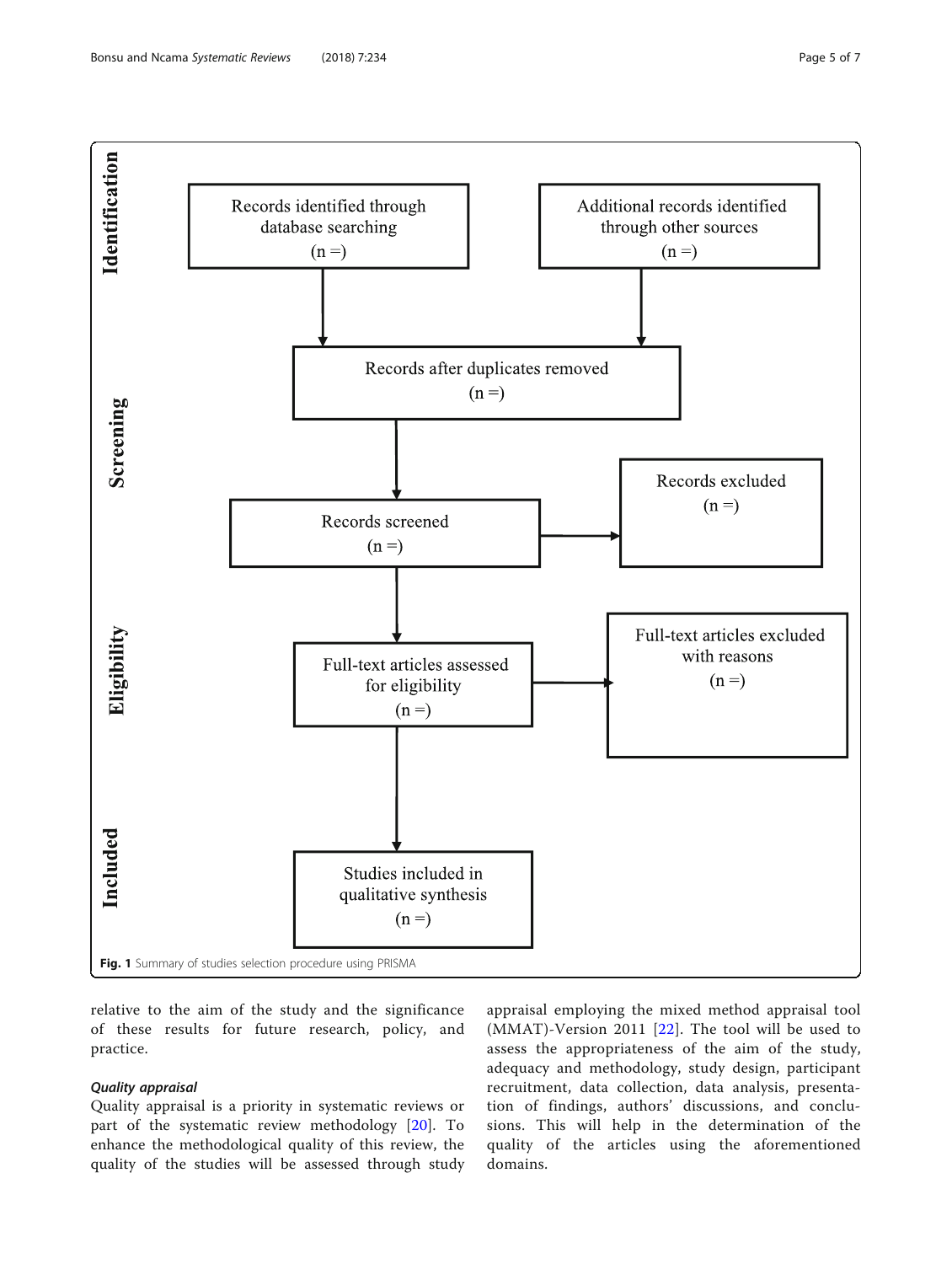<span id="page-5-0"></span>

|  |  |  | Table 4 Data charting (extraction) form |  |
|--|--|--|-----------------------------------------|--|
|--|--|--|-----------------------------------------|--|

| Author and date                              |  |
|----------------------------------------------|--|
| Study title                                  |  |
| Journal full reference                       |  |
| Study aims                                   |  |
| Study design                                 |  |
| Population characteristics                   |  |
| Study setting                                |  |
| Recruitment setting                          |  |
| Sampling method                              |  |
| Sample size                                  |  |
| Data collection method                       |  |
| Data analysis                                |  |
| Intervention                                 |  |
| Outcome (main findings)                      |  |
| Significant outcome (most relevant findings) |  |
| Conclusions                                  |  |
| Comments                                     |  |

### **Discussion**

The systematic review will be conducted as a first part of the study on the integration of prevention into cancer palliative care: a case study of breast cancer in a tertiary hospital, Ghana. The review is aimed at mapping the existing evidence and summarizing the findings as presented across the studies on promoting prevention and the early detection of breast cancer for women in LMICs. Additionally, the review will identify the existing hospital/clinic-based education and screening models and interventions that enhance access to BCE, BSE, and CBE services for women in LMICs. Despite that there is a growing recognition that health systems should develop and integrate appropriate, cost-effective cancer prevention, and early detection interventions into existing non-communicable disease (NCD) programs especially in LMICs where most curable cancers are initially diagnosed at an advanced stage [\[6,](#page-6-0) [8,](#page-6-0) [12](#page-6-0), [23](#page-6-0)]; there seems to be paucity of evidence on such models or interventions for BC for healthy women in LMICs. In order to reduce the incidence and mortality rate of BC, facilitate early detection of BC among healthy women, and improve survival of women in LMICs, there is a need to explore the BC education and screening services for women, especially in LMICs [[8,](#page-6-0) [23](#page-6-0), [24\]](#page-6-0). Studies that report on education of health care professionals and women diagnosed with BC on BC awareness or did not specifically include healthy women will be excluded because the focus of this review is on healthy women access to BC education and screening services. Also, studies that report on community-based interventions will be excluded because this review is focused on

hospital or clinic-based interventions. Deaths in most women could be avoided if BC education and screening services are available and integrated into NCD programs for healthy women who have no evidence of malignancy. This is because physiologically, women are at risk of BC due to certain specific factors [[25,](#page-6-0) [26\]](#page-6-0). The findings of this study may be of interest to relevant stakeholders especially in LMICs where the burden of BC is significantly high; stakeholders involved in the provision of BC services, as well as stakeholders advocating for the integration of BC prevention and early detection services into existing health care systems. In addition, the findings of this study will be of interest to researchers by highlighting gaps in evidence that may require further investigation.

### Plans to disseminate study results

The study results will be disseminated electronically through publications. Further, the results will be disseminated in print to policy makers and stakeholders involved in the provision of BC services especially in LMICs as well as stakeholders advocating for the integration of BC early detection services into existing health care systems. Also, it will be presented at conferences related to breast cancer.

#### Abbreviations

BC: Breast cancer; BCE: Breast cancer education; BGHI: Breast Global Health Initiative; BSE: Breast self-examination; CBE: Clinical breast-examination; LMICs: Low-middle income countries; MMAT: Mixed method appraisal tool; NCD: Non-communicable diseases; PICOS: Population, Intervention, Comparison, Outcome, Study setting; UKZN: University of KwaZulu-Natal

#### Acknowledgements

Not applicable

#### Funding

Not applicable

#### Availability of data and materials

All data generated or analyzed during this study will be included in the published systematic review article.

#### Author's contributions

ABB and BPN conceptualized and designed the study. ABB prepared the draft under the supervision of BPN. Both ABB and BPN contributed to the development of the background and planned output, methods regarding the review and synthesis of data including sifting and extraction process. ABB prepared the manuscript, and BPN reviewed it. Both ABB and BPN contributed to the reviewed draft version of the manuscript and approved the final version.

#### Ethics approval and consent to participate

#### Consent for publication

Not applicable

Not applicable

#### Competing interests

The authors declare that they have no competing interests.